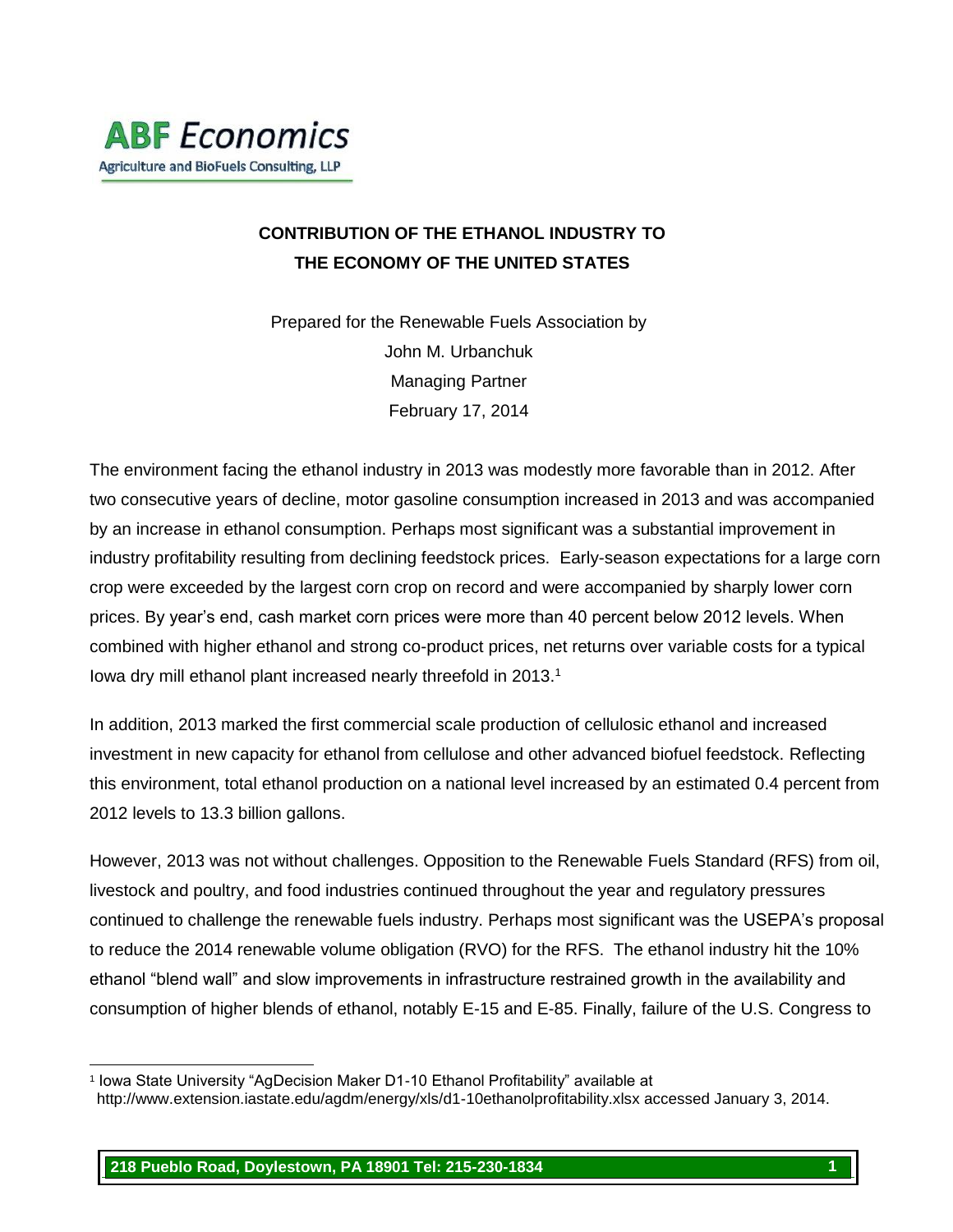

pass a Farm Bill and authorize extensions of tax credits for cellulosic and advanced biofuels increased the level of uncertainty for investors.

According to the Renewable Fuels Association (RFA), at year's end the ethanol industry comprised approximately 210 plants in 28 states with nameplate capacity of 14.9 billion gallons and operating at an annualized rate of 13.8 billion gallons.<sup>2</sup> At year's end 167 million gallons of new capacity were under construction. This study estimates the contribution of the ethanol industry to the American economy in 2013 in terms of the employment, income, and Gross Domestic Product (GDP) directly and indirectly supported by the industry.

### **Expenditures by the Ethanol Industry in 2013**

Ethanol producers are part of a manufacturing sector that adds substantial value to agricultural commodities produced in the United States and make a significant contribution to the American economy.

Expenditures by the ethanol industry for raw materials, other goods, and services represent the purchase of output of other industries. The spending for these purchases circulates through the local and national economy, generating additional value-added output, household income, and employment in all sectors of the economy.<sup>3</sup> Ethanol industry expenditures can be broken into three major categories: construction of new production facilities, ongoing production operations, and research and development.

#### 1. Construction

2013 was highlighted by construction of both new conventional corn ethanol and cellulosic ethanol capacity. As reported by the RFA, 167 million gallons of new capacity was under construction at the end of 2013, of which 82 million gallons were for cellulosic and advanced

l <sup>2</sup> The 13.8 billion gallons represents RFA's estimate of annualized production at the end of 2013. EPA reported full year production of 13.3 billion gallons.

<sup>3</sup> Expenditures for feedstock and energy were estimated using 2013 calendar year average prices. Revenues were estimated using 2013 calendar year average prices for ethanol, Omaha Rack; Distiller's grains, corn gluten feed and meal, and corn oil. Prices were sourced from USDA/ERS and AMS, and EIA.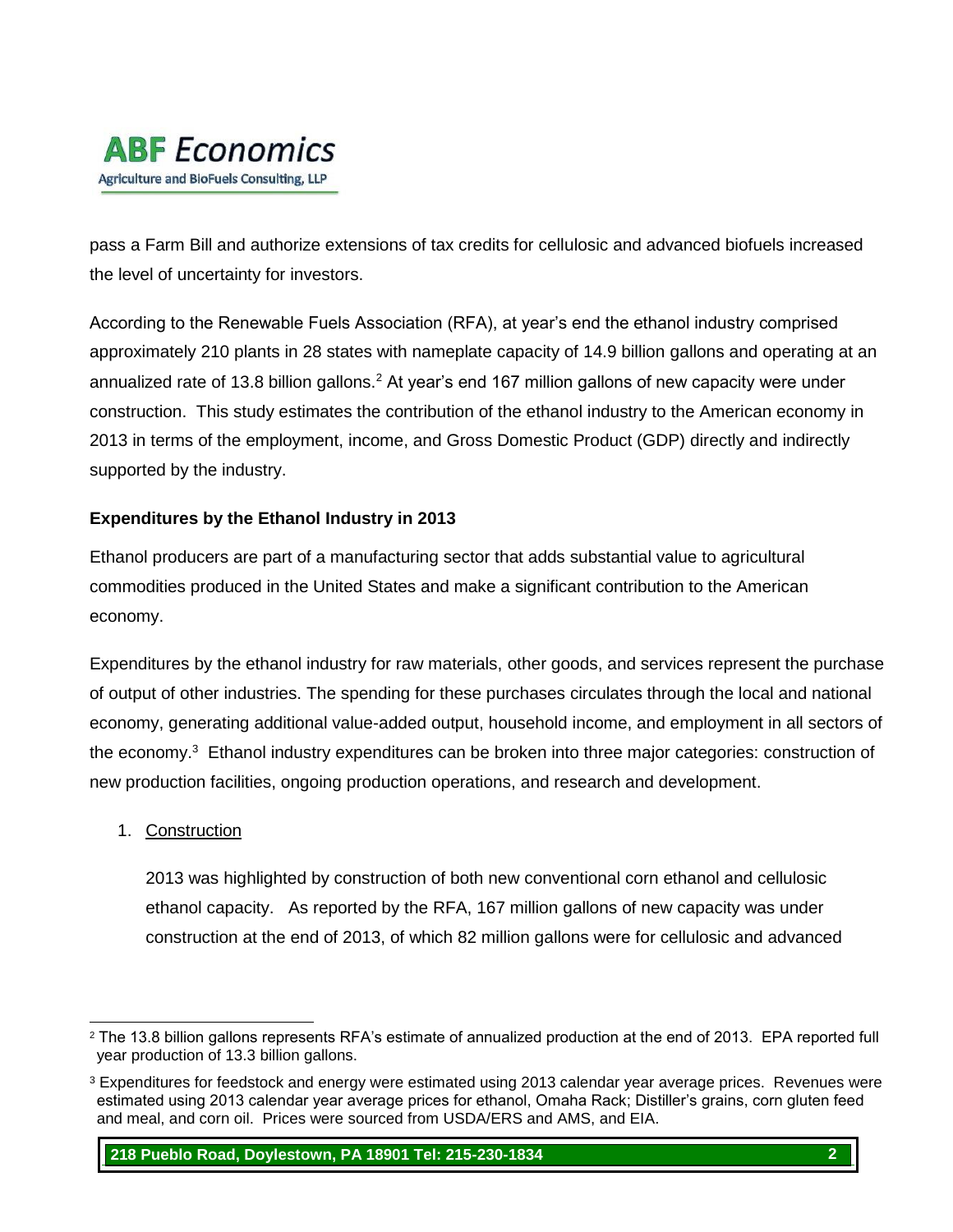# **ABF** Economics Agriculture and BioFuels Consulting, LLP

biofuels feedstock. Reflecting this we included construction expenditures of \$480 million for 2013.<sup>4</sup>

### 2. Ongoing production operations

The industry spent nearly \$40 billion on raw materials, other inputs, and goods and services to produce 13.3 billion gallons of ethanol during 2013. Production costs were based on a model of dry mill ethanol production maintained by the author of this report. These estimates are consistent with generic dry mill ethanol costs, such as those published by Iowa State University.<sup>5</sup> Table 1 details the expenditures by the ethanol industry in 2013.

|                              | Mil \$   | \$/gal |
|------------------------------|----------|--------|
| Feedstock (corn)             | \$29,450 | \$2.21 |
| Enzymes, yeast and chemicals | \$964    | \$0.07 |
| Denaturant                   | \$1,137  | \$0.09 |
| <b>Natural Gas</b>           | \$2,051  | \$0.15 |
| Electricity                  | \$639    | \$0.05 |
| Water                        | \$216    | \$0.02 |
| Direct labor                 | \$791    | \$0.06 |
| Maintenance & Repairs        | \$346    | \$0.03 |
| Transportation               | \$100    | \$0.01 |
| GS&A                         | \$412    | \$0.03 |
| <b>Total Operating Costs</b> | \$36,106 | \$2.72 |

Table 1 Estimated Ethanol Production Expenditures 2013

The largest share of spending was for corn and other feedstock used as raw material to make ethanol. The ethanol industry used 4.8 billion bushels of corn on a gross basis in 2013, valued at more than \$29.4 billion. Consequently, the ethanol industry is a major source of support for agricultural output and farm income. This analysis estimates both the total production effect and

l <sup>4</sup> We assumed capital expenditures of \$2 per gallon for conventional corn ethanol capacity and \$4 per gallon for cellulosic capacity.

<sup>5</sup> See the Ethanol profitability spreadsheet maintained by Don Hofstrand "AgDecision Maker D1-10 Ethanol Profitability" available at http://www.extension.iastate.edu/agdm/energy/xls/d1-10ethanolprofitability.xlsx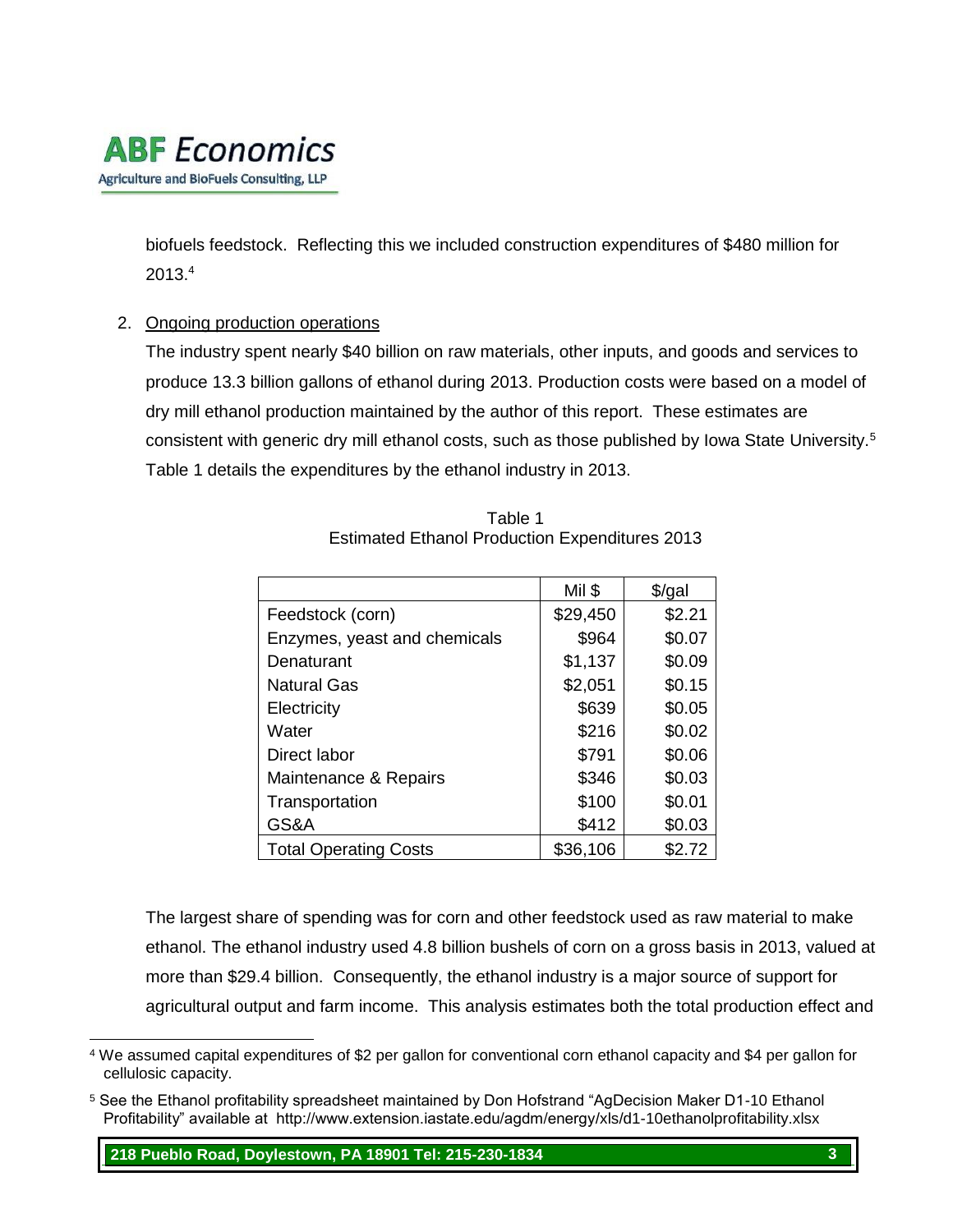

the crop price (farm income) effects of ethanol production on agriculture based on a structural model of U.S. agriculture maintained by the author. The impact of demand for corn to produce ethanol on farm income was adjusted so as to not overstate the impact of ethanol demand on revenue for the corn sector. This was accomplished by applying estimates of the effect of ethanol on corn prices taken from the literature to the share of corn demand accounted for by ethanol and actual change in corn prices.

The remainder of spending by the ethanol industry for ongoing operations is for a range of inputs such as enzymes, yeast and chemicals; electricity, natural gas, and water; labor; transportation; and services such as maintenance, insurance, and general overhead.

#### 3. Research and Development

The renewable fuels industry is a significant engine for research and development (R&D) both in the public and private sectors. Much of the R&D activity in the biofuels industry is aimed at discovering and developing advanced biofuels feedstock and the technology needed to meet RFS2 targets for cellulose and advanced biofuels. The primary public sector agencies underwriting R&D in biofuels are the U.S. Departments of Energy (USDOE), Agriculture (USDA), and Defense (DOD). In addition to the federal government, many states are funding R&D in feedstock as well as infrastructure. These public funds are being leveraged by private sector firms undertaking research in a wide range of biofuels activities. Based on a review of publically available data, we estimate that R&D expenditures for biofuels in the U.S. amounted to \$1.7 billion in 2013. $6$ 

#### 4. Co-product value

Most ethanol is produced by dry mills that also produce valuable co-products in the form of distillers dried grains (DDG) and industrial corn oil.<sup>7</sup> The ethanol industry produced an estimated

l <sup>6</sup> For a discussion of R&D spending on biofuels see "Agricultural Preparedness and the Agriculture Research Enterprise". President's Council of Advisors on Science and Technology. Washington DC, December 2012, and Mary Solecki, Anna Scodel and Bob Epstein. "Advanced Biofuel Market Report 2013". E2 Environmental Entrepreneurs.

<sup>7</sup> Industry estimates suggest that 85 percent of dry mill corn ethanol plants recover corn oil that is used as a biodiesel feedstock and as a feed ingredient by the livestock industry.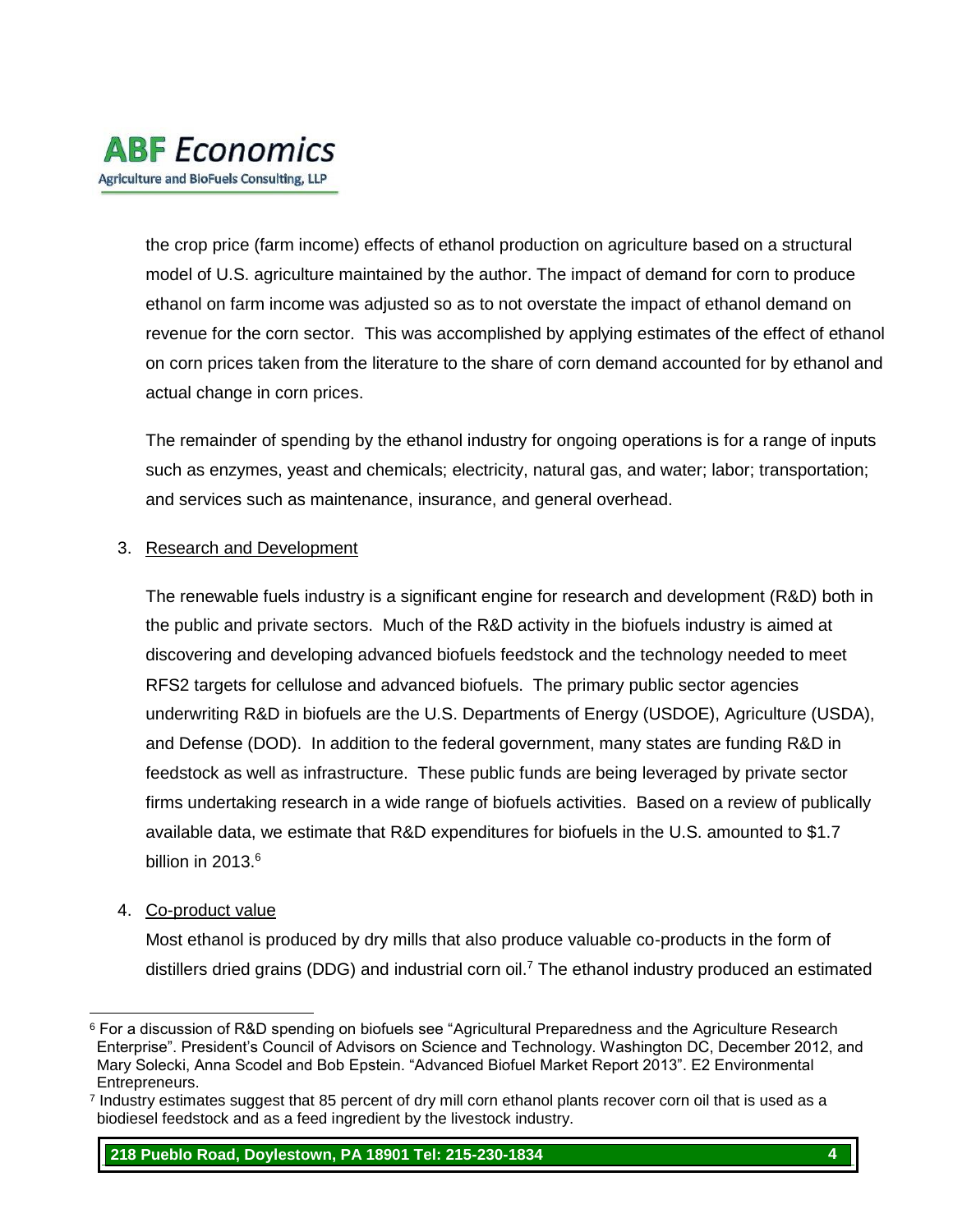

35.2 million tons of DDG and 2.9 billion pounds of industrial corn in 2013 with an aggregate market value of \$8.8 billion. It is notable that these co-products are produced with little additional expenditures.

Spending associated with current ethanol production, new construction, and R&D circulates and recirculates throughout the entire economy several-fold, stimulating aggregate demand, and supporting jobs and household income. In addition, expanded economic activity generates tax revenue for government at all levels.

#### **Methodology**

We estimate the impact of the ethanol industry on the American economy by applying expenditures by the relevant supplying industry to the appropriate final demand multipliers for value added output, earnings, and employment.

To understand how the economy is affected by an industry such as ethanol production, it is necessary to understand how different sectors or industries in the economy are linked. For example, in the renewable fuels production sector, the ethanol industry buys corn from the agriculture sector; which in turn, buys inputs from other suppliers such as fertilizer and pesticide producers that also purchase products from a range of other industries. These are referred to as backward linkages. Use by other sectors of natural gas as an input, such as manufacturing operations, is a forward linkage. Natural gas production and transmission industries are linked through both forward and backward linkages to other economic sectors in each state's economy.

The household sector is linked to all sectors as it provides the labor and management resources. In turn, changes that affect incomes of the household sector typically have significant impacts compared to a change in the sales of other sectors. This is because households typically spend most of their income on both retail and service goods and this is a critical component of the national economy

This study uses an economic model known as IMPLAN (Impact Analysis for Planning) to develop a model of the national economy, including sectors that support the ethanol industry, the links between them, and the level of national economic activity. IMPLAN is a commonly used economic input-output (I-O) model. I-O models are constructed based on the concept that all industries in an economy are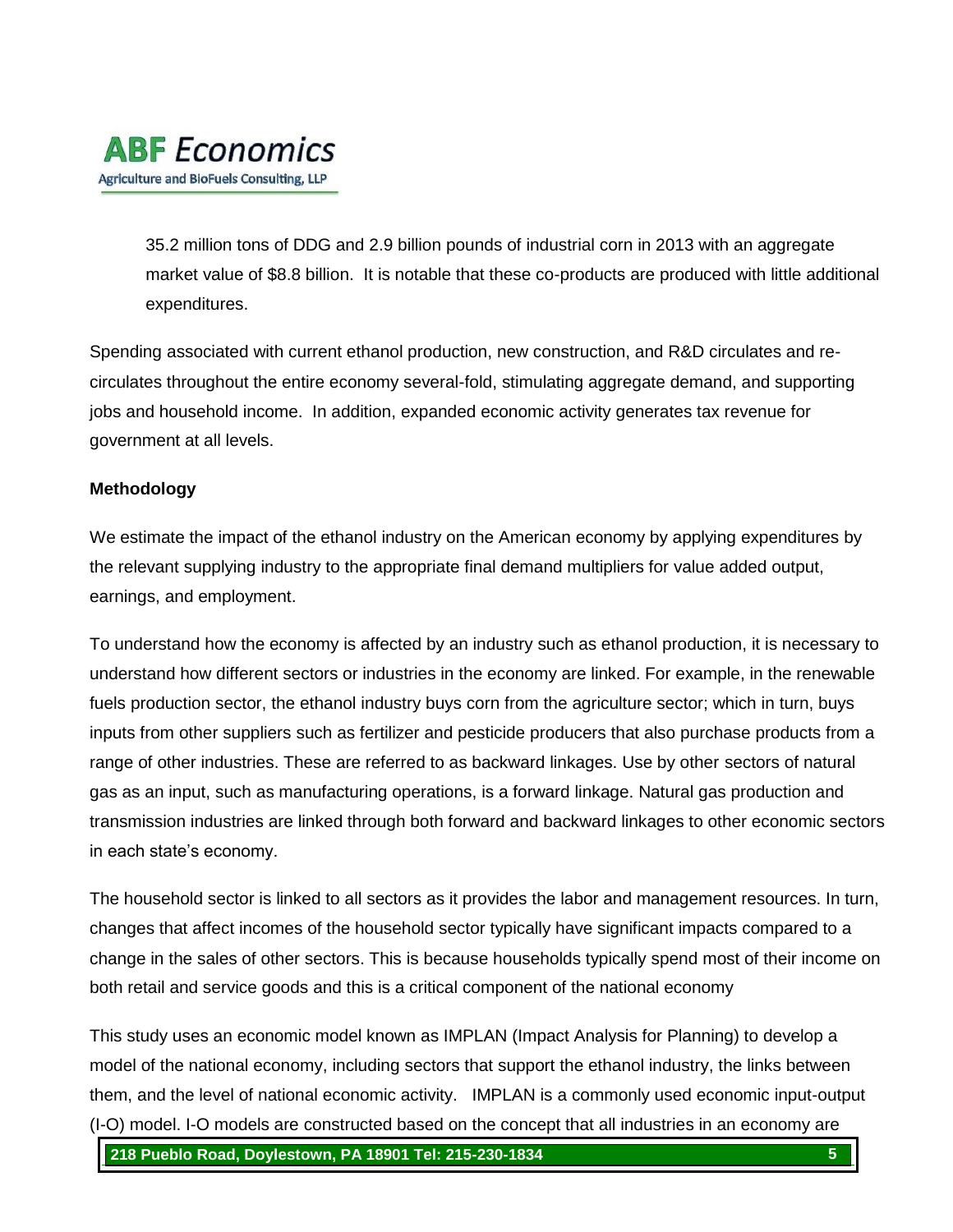# **ABF** Economics Agriculture and BioFuels Consulting, LLP

linked together; and the output (i.e., sales) of one industry becomes the input of another industry until all final goods and services are produced. I-O models can be used both to analyze the structure of the economy and to estimate the total economic impact of projects or policies. For this analysis, a model for the U.S. economy was constructed using current IMPLAN software and the most recent data available. .

IMPLAN models provide three economic measures that describe the economy: value added, income, and employment.

- Value added is the total value of the goods and services produced by businesses in the country and is generally referred to as gross domestic product (GDP). It is equivalent to the sum of labor income, taxes paid by the industry, and other property income or profit.
- Labor income is the sum of employee compensation (including all payroll and benefits) and proprietor income (income for self-employed work). In the case of this analysis, demand for corn and other feedstock to produce ethanol supports farm income through higher crop receipts than would be the case without ethanol production.
- Employment represents the annual average number of employees, whether full or part-time, of businesses producing output. Value added including labor Income and employment represent the net economic benefits that accrue to the nation as a result of increased economic output.

There are three types of effects measured with a multiplier: direct, indirect, and induced effects. Direct effects are the known or predicted changes in the economy. Indirect effects are the business-to-business transactions required to produce direct effects (i.e., increased output from businesses providing intermediate inputs). Finally, induced effects are derived from spending on goods and services by people working to satisfy direct and indirect effects (i.e., increased household spending resulting from higher personal income).

One change from previous years is the direct reflection of the additional value of output of co-products (DDG and industrial corn oil). Since these are co-products, and the backward linkages for their production is accounted for in the expenditures for ethanol production, the value for DDG and corn oil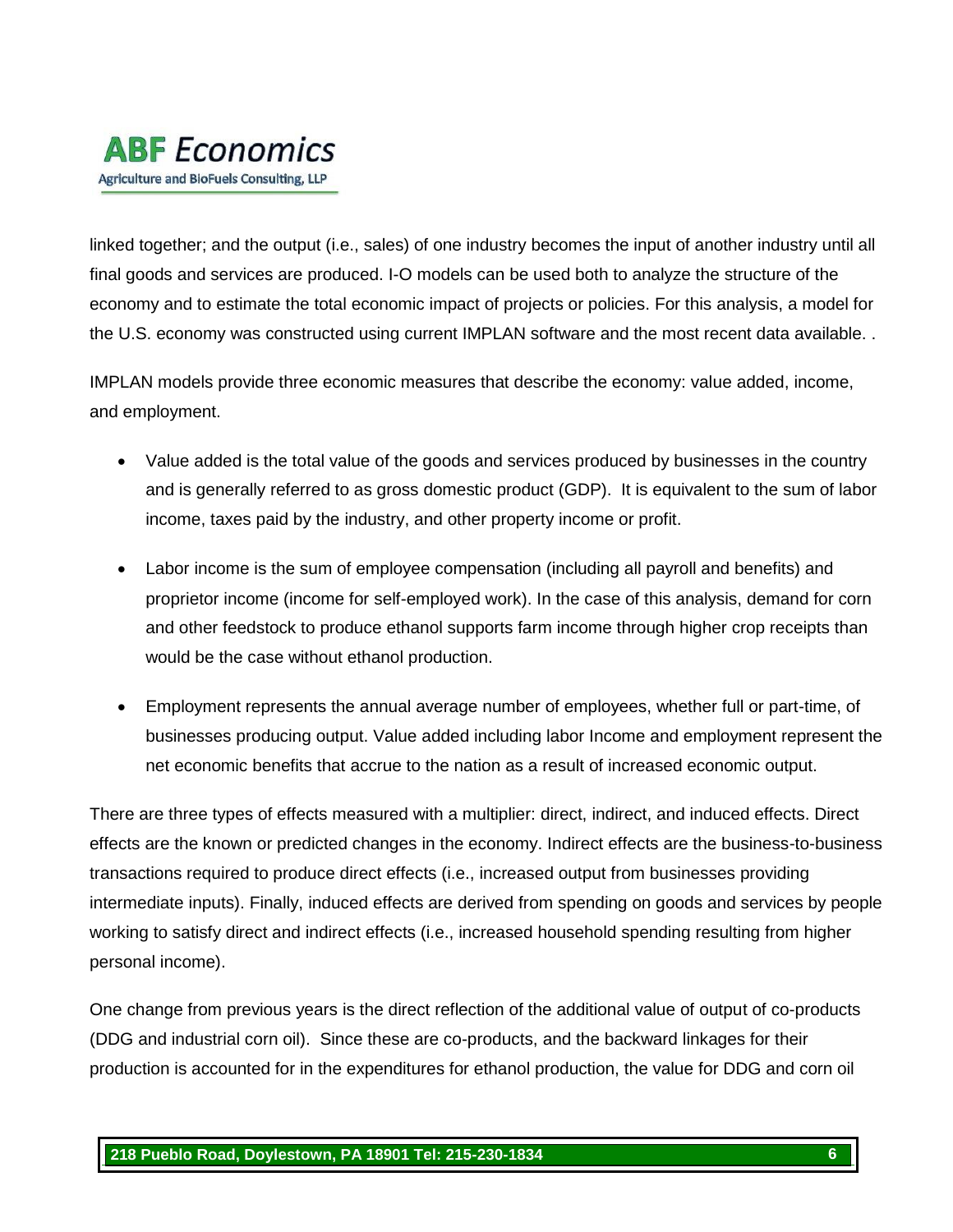

was treated as income and value added only, and we applied income multipliers to the employee compensation portion to avoid double counting.

#### **Results**

The impact of the ethanol industry on the U.S. economy is summarized in Table 2. The full impact of the spending for annual operations of ethanol production, co-product output, and R&D is estimated to have contributed more than \$44 billion to the nation's GDP in 2013. A significant component of this is from agriculture, reflecting the importance of ethanol demand to total corn utilization, the aggregate value of crop production, and crop receipts and farm income.

|                           | <b>GDP</b>   | Employment | Income       |
|---------------------------|--------------|------------|--------------|
|                           | (Mil 2013\$) | (Jobs)     | (Mil 2013\$) |
| <b>Ethanol Production</b> | \$11,212     | 104,555    | \$7,010      |
| Direct                    | \$2,185      | 13,108     | \$1,857      |
| Indirect                  | \$4,839      | 40,769     | \$2,611      |
| Induced                   | \$4,188      | 50,678     | \$2,542      |
| Construction              | \$600        | 8,020      | \$439        |
| <b>Direct</b>             | \$247        | 4,077      | \$232        |
| Indirect                  | \$115        | 1,135      | \$73         |
| Induced                   | \$238        | 2,808      | \$134        |
| Agriculture               | \$29,340     | 242,348    | \$21,174     |
| <b>Direct</b>             | \$1,445      | 59,822     | \$1,123      |
| Indirect                  | \$14,804     | 38,192     | \$12,734     |
| Induced                   | \$13,091     | 144,334    | \$7,317      |
| R&D                       | \$2,885      | 31,858     | \$2,086      |
| <b>Direct</b>             | \$991        | 9,496      | \$990.15     |
| Indirect                  | \$609        | 7,069      | \$377.20     |
| Induced                   | \$1,285      | 15,293     | \$718.53     |
| Total                     | \$44,037     | 386,781    | \$30,709     |
| Direct                    | \$4,867      | 86,503     | \$4,203      |
| Indirect                  | \$20,367     | 87,164     | \$15,795     |
| Induced                   | \$18,803     | 213,113    | \$10,712     |

Table 2 Economic Impact of the Ethanol Industry: 2013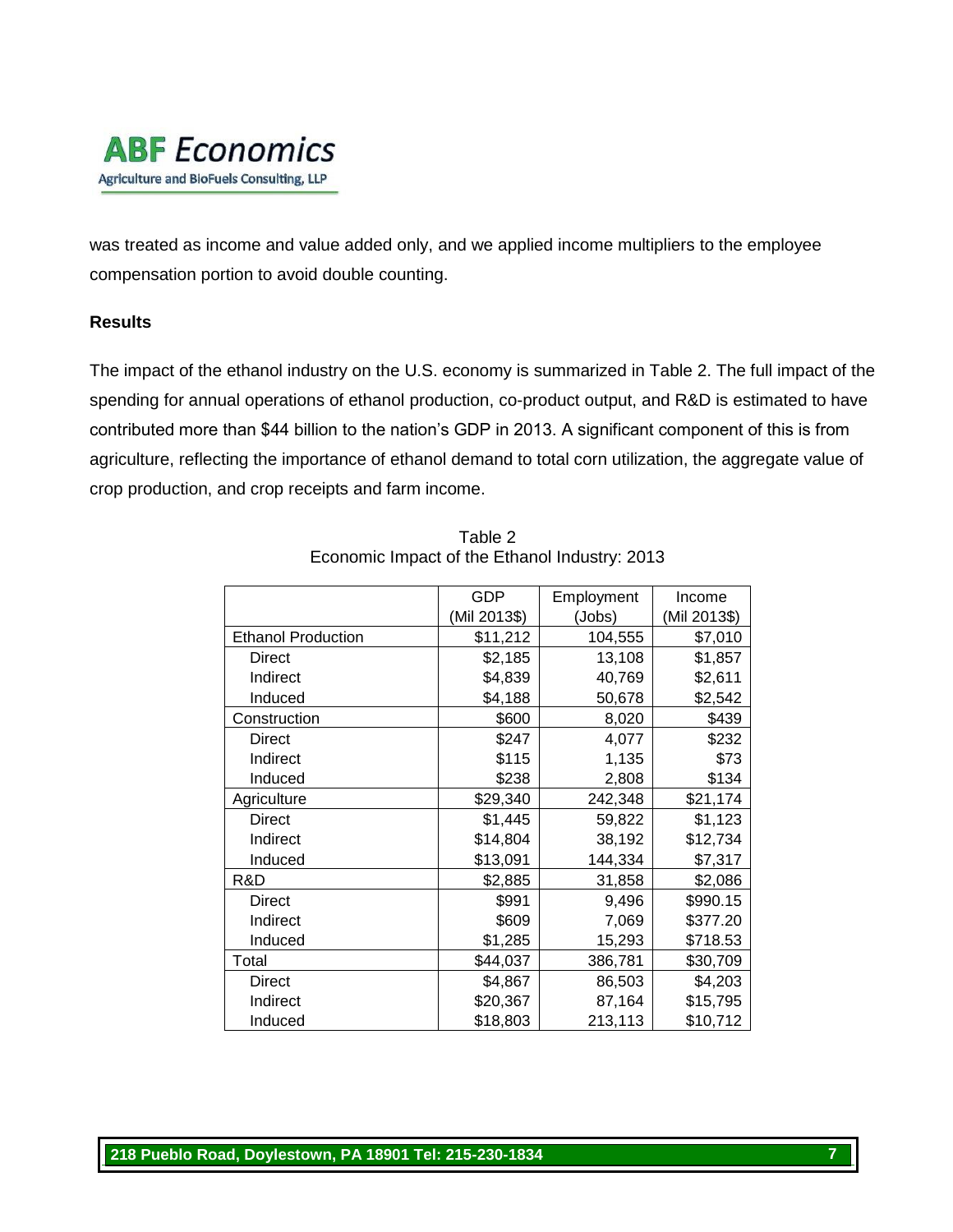

#### Employment

Jobs are created from the economic activity supported by ethanol production. While ethanol production is not a labor-intensive industry (accounting for about 12,000 full time equivalent direct jobs nation-wide)<sup>8</sup>, the economic activity of supporting industries generates a substantial number of jobs in the nation. When the direct, indirect and induced jobs supported by ethanol production, construction activity, agriculture, and R&D are included, the ethanol industry supported more than 386,000 jobs in 2013. The distribution by economic sector of jobs supported by the ethanol industry is summarized in Table 3.

| Industry                               | <b>Direct</b> | Indirect | Induced | Total   |
|----------------------------------------|---------------|----------|---------|---------|
| Agriculture                            | 57,611        | 13,642   | 3,807   | 75,061  |
| Mining                                 |               | 2,798    | 1,151   | 3,949   |
| Construction                           | 4,206         | 6,969    | 4,945   | 16,121  |
| Manufacturing                          | 13,691        | 4,880    | 9,905   | 28,476  |
| <b>Transportation/Public Utilities</b> | O             | 10,766   | 8,340   | 19,106  |
| <b>Wholesale/Retail Trade</b>          | 0             | 15,039   | 45,488  | 60,527  |
| <b>Services</b>                        | 10,995        | 32,002   | 136,728 | 179,725 |
| Government                             |               | 1,068    | 2,749   | 3,817   |
| Total                                  | 86,503        | 87,164   | 213,113 | 386,782 |

#### Table 3 Employment Impacts by Industry 2013 (Full Time Equivalent Jobs)

Since ethanol production is more capital intensive rather than labor intensive, the number of direct jobs supported by the ethanol industry is relatively small and is concentrated primarily in manufacturing and agriculture. Most agriculture jobs supported by the ethanol industry are jobs in support activities related to crop production, ranging from farm managers and bookkeepers to farm equipment operators. In addition, jobs supported by income generated and spent by employees supports a significant number of jobs in seemingly unrelated sectors such as retailers and service sectors. In general, as the impact of the direct spending by the ethanol industry expands throughout

l <sup>8</sup> The Census Bureau does not report employment in ethanol production.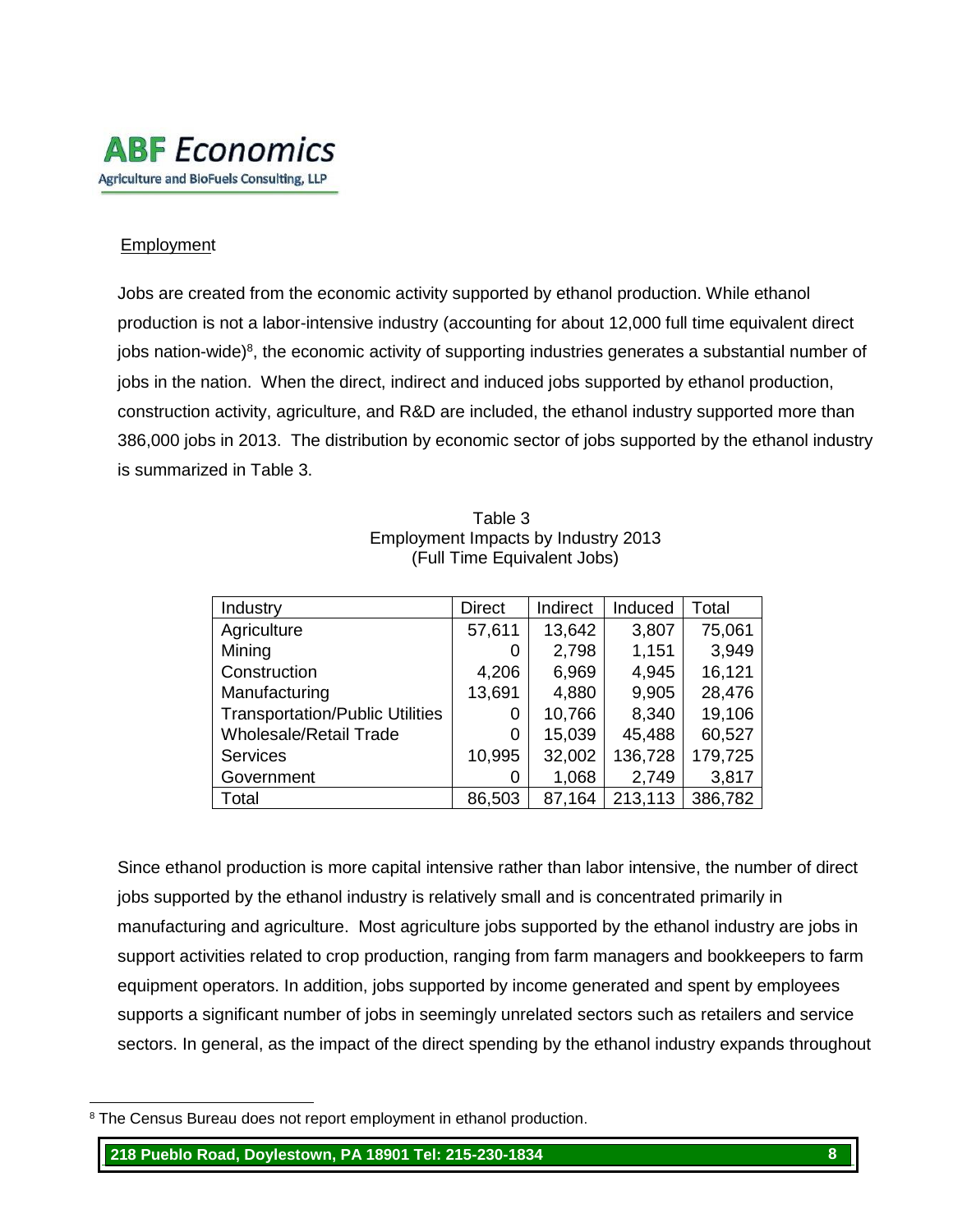# **ABF** Economics Agriculture and BioFuels Consulting, LLP

the economy, the employment impact expands significantly and is spread over a large number of sectors.

#### Income

Economic activity and associated jobs produce income for American households. The economic activities of the ethanol industry put nearly \$31 billion into the pockets of Americans in 2013. The distribution of income gains by industry are summarized in Table 4.

As is the case with employment, the direct impact on income by the ethanol industry is limited to manufacturing and construction. However, the most significant impact of the ethanol industry is to increase income to farmers who benefit from the demand for feedstock, which leads to both increased production acreage and increased prices.

| Industry                               | <b>Direct</b> | Indirect | Induced  | Total    |
|----------------------------------------|---------------|----------|----------|----------|
| Agriculture                            | \$1,124       | \$10,544 | \$116    | \$11,784 |
| Mining                                 | \$0           | \$384    | \$133    | \$518    |
| Construction                           | \$247         | \$372    | \$219    | \$838    |
| Manufacturing                          | \$1,487       | \$584    | \$846    | \$2,916  |
| <b>Transportation/Public Utilities</b> | \$0           | \$1,050  | \$604    | \$1,654  |
| <b>Wholesale/Retail Trade</b>          | \$0           | \$885    | \$1,968  | \$2,853  |
| <b>Services</b>                        | \$1,345       | \$1,885  | \$6,592  | \$9,822  |
| Government                             | \$0           | \$90     | \$234    | \$325    |
| Total                                  | \$4,203       | \$15,794 | \$10,712 | \$30,710 |

#### Table 4 Income Impacts by Industry (Million 2013 \$)

### Tax revenue

The combination of GDP and household income supported by the ethanol industry contributed more than \$4.5 billion to the Federal Treasury in 2013. State and local governments also benefit from the economic activity supported by the ethanol industry earning \$3.8 billion in 2013.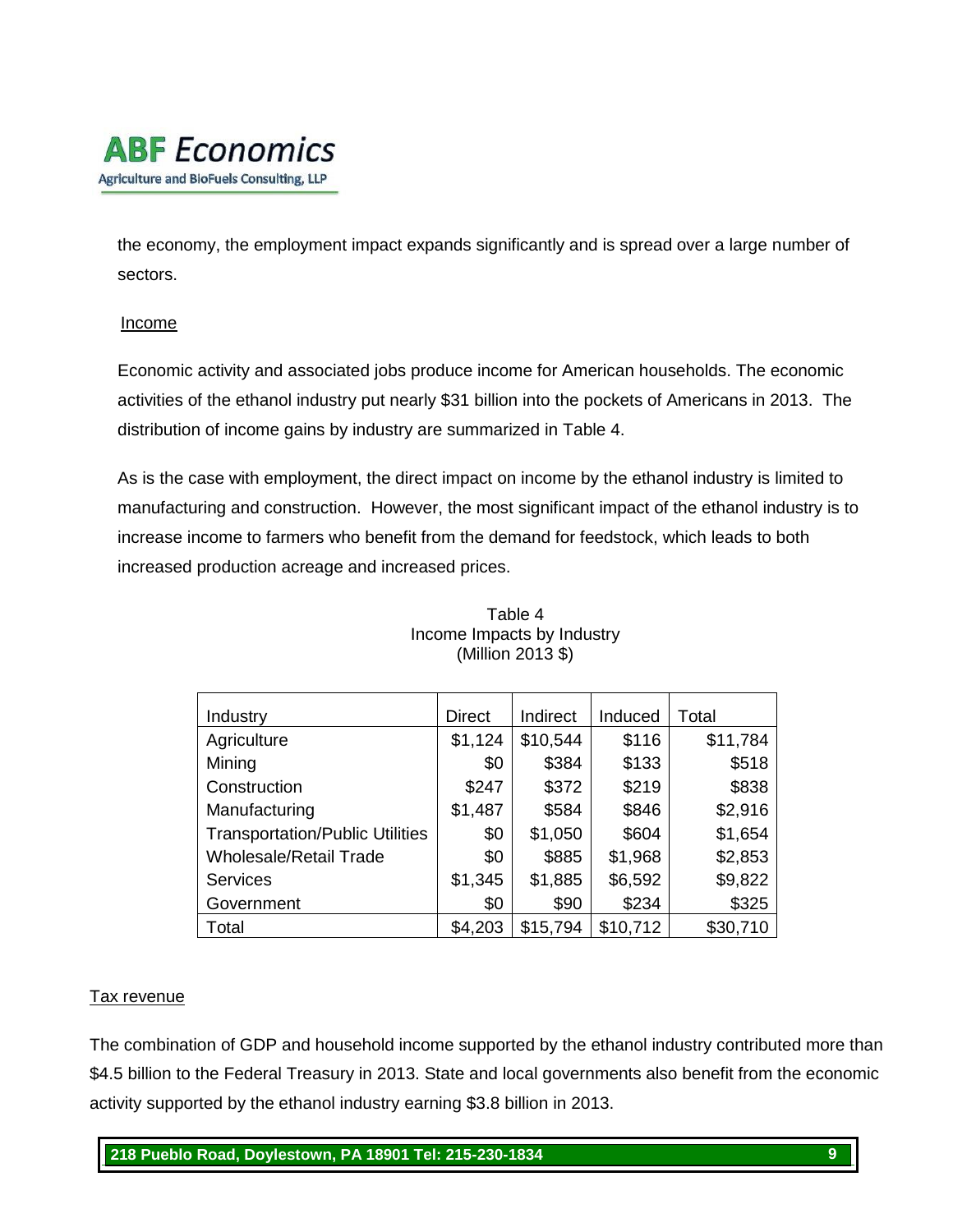

#### Crude oil displacement

Ethanol reduces our dependence on imported oil and reduces the U.S. trade deficit. The production and use of ethanol displaces crude oil needed to manufacture gasoline. According to the Energy Information Administration (EIA), U.S. dependence on imported oil has dramatically declined since peaking in 2005. EIA credits increased use of domestic biofuels (ethanol and biodiesel) as one of the factors contributing to the steady decline in oil import dependence. EIA reports that in 2012 imports accounted for 40 percent of our crude oil and refined petroleum supplies and oil imports, compared to 60 percent in 2005.<sup>9</sup> The production of 13.3 billion gallons of ethanol means that the U.S. needed to import 476 million fewer barrels of oil in 2013 to refine gasoline. This is roughly the equivalent of 13 percent of total expected U.S. crude oil and petroleum product imports in 2013.<sup>10</sup> The value of the crude oil displaced by ethanol amounted to \$48.2 billion in 2013.<sup>11</sup> This is money that stays in the American economy.

#### **Challenges for 2014**

The renewable fuels industry faces significant challenges in 2014. Perhaps the most critical will be dealing with regulatory actions proposed by USEPA and continuing to defend the RFS against attacks by oil and food industries. In addition, the renewable fuels industry will need to attract investment in infrastructure needed to increase the supply and availability of higher ethanol blends. This is a particularly critical issue for the ethanol industry since the E10 "blend wall" has been met, and the primary way to increase consumption is through the sale of higher blends. E15 blends have been approved for most automobiles on the road; however, E15 sales have been slow. Much broader consumption of E15 is necessary not only to meet the requirements of the RFS, but also to meaningfully increase ethanol demand and support profitability in the industry. The oil industry will continue to support

l <sup>9</sup> EIA. *Energy in Brief*. "How dependent are we on foreign oil?" http://www.eia.gov/energy\_in\_brief/article/foreign\_oil\_dependence.cfm Updated May 10, 2013.

<sup>&</sup>lt;sup>10</sup> According to the EIA, the U.S. imported 3.28 billion barrels of crude oil and petroleum products during the first 11 months of 2013, implying an annual total of 3.58 billion barrels.

<sup>&</sup>lt;sup>11</sup> Ethanol directly competes with and displaces gasoline as a motor fuel. According to the EIA, one 42 gallon barrel of crude oil produced 18.9 gallons of gasoline in 2013. Ethanol has a lower energy content (76,700 btu per gallon LHV) than gasoline (114,000 btu per gallon LHV), and thus it takes 1.48 gallons of ethanol to provide the same energy as one gallon of gasoline. Therefore, 13.3 billion gallons of ethanol are the equivalent of 9.0 billion gallons of gasoline. Since one barrel of crude produces 18.9 gallons of gasoline, it takes 476 million barrels of crude to produce 9.0 billion gallons of gasoline, the amount displaced by ethanol. This oil was valued at the 2013 average composite acquisition cost of crude oil by refiners of \$101.08/bbl.